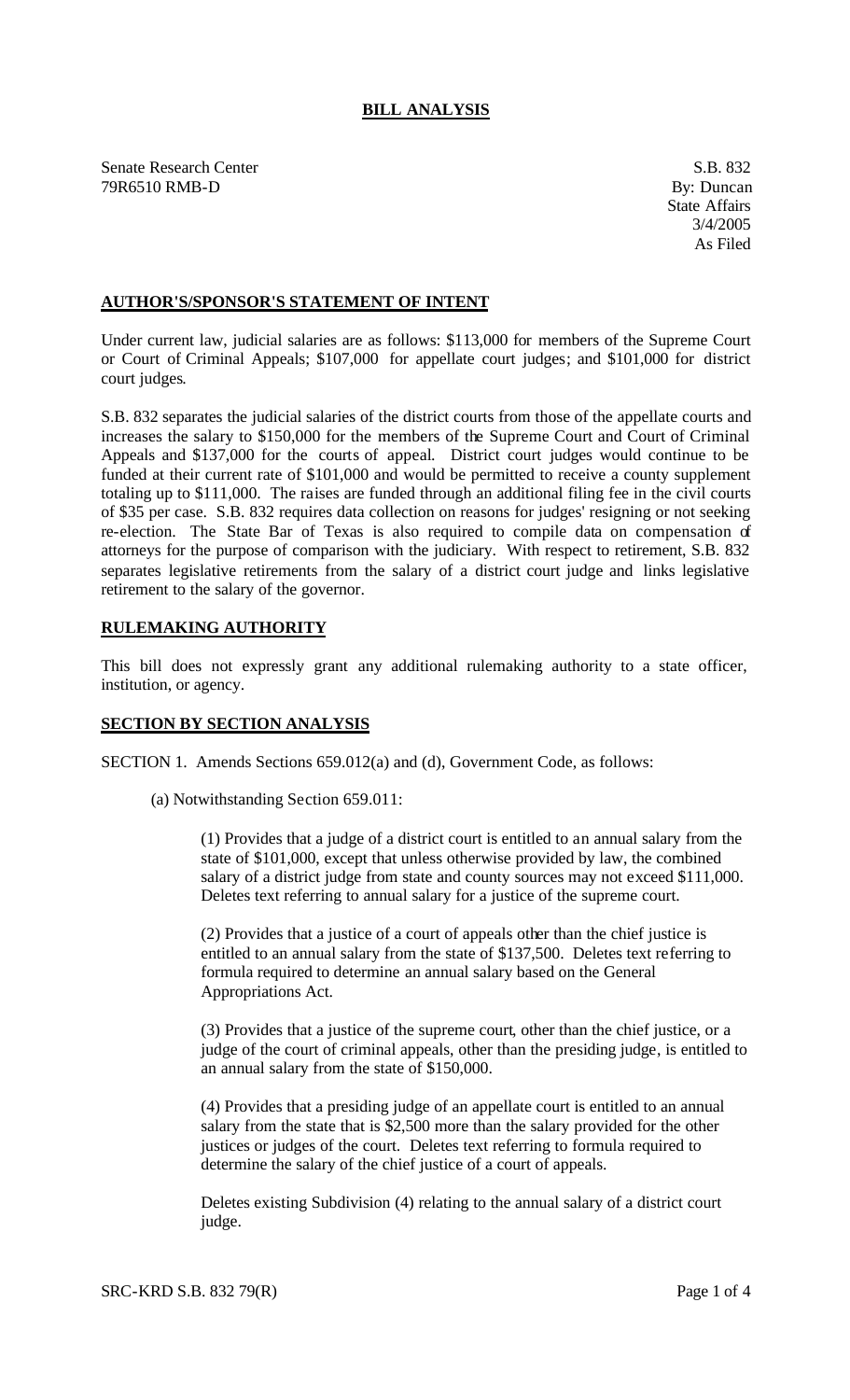(d) Provides tha t in a county with more than five district courts, a district judge who serves as a local administrative judge is entitled to an annual salary that is \$5,000 more than the salary to which the judge is otherwise entitled under Subsection (a)(1), rather than Subsection (c).

SECTION 2. Amends Section 659.0125, Government Code, to make a conforming change.

SECTION 3. Amends Section 32.043(a), Government Code, to make a conforming change.

SECTION 4. Amends Section 32.070(a), Government Code, to make a conforming change.

SECTION 5. Amends Section 32.101(a), Government Code, by authorizing the commissioners court of Harris County to budget for and pay the judges of the district courts with jurisdiction in that county an annual salary between \$12,000 and \$25,000, rather than an amount set by the commissioners court, for judicial and administrative services. Makes a conforming change.

SECTION 6. Amends Section 32.109(a), Government Code, to make a conforming change.

SECTION 7. Amends Section 32.220(a), Government Code, by authorizing the commissioners court of Tarrant County to budget for and pay the judges of the district courts and criminal district courts having jurisdiction only in that county an annual salary of \$8,000, rather than an amount set by the commissioners court, for certain service. Makes a conforming change.

SECTION 8. Amends Section 32.227(a), Government Code, to make a conforming change.

SECTION 9. Amends Section 32.246(a), Government Code, to make a conforming change.

SECTION 10. Amends Subchapter C, Chapter 72, Government Code, by adding Section 72.030, as follows:

Sec. 72.030. COLLECTION OF DATA RELATING TO JUDICIAL TURNOVER. Requires the Office of Court Administration of the Texas Judicial System (office) to biennially collect data relating to the rate at which state judges resign from office or do not seek reelection and their reasons for action. Requires the office, no later than December 1 of each even-numbered year, to file a report containing the data collected under this section for the preceding state fiscal biennium with certain government officials.

SECTION 11. Amends Subchapter H, Chapter 81, Government Code, by adding Section 81.116, as follows:

Sec. 81.116. COLLECTION OF DATA RELATING TO ATTORNEY COMPENSATION. Requires the state bar to biennially collect data relating to the compensation of lawyers engaged in the practice of law. Requires the state bar, no later than December 1 of each even-numbered year, to file a report containing the data collected under this subsection for the preceding state fiscal biennium with certain government officials.

SECTION 12. Amends Section 814.103, Government Code, to include an exception provided by Section 814.1031, and reformulate the standard service retirement annuity for service credited in the elected class of membership.

SECTION 13. Amends Chapter 814, Government Code, by adding Section 814.1031, as follows:

Sec. 814.1031. SERVICE RETIREMENT BENEFITS FOR ELECTED CLASS SERVICE AS STATE PROSECUTOR. Defines "state prosecutor." Provides the formula for determining the standard service retirement annuity for service credited in the elected class of membership paid to a state prosecutor. Prohibits the standard service retirement annuity paid to a state prosecutor for service credited in the elected class from exceeding 100 percent of the state salary being paid to a district judge.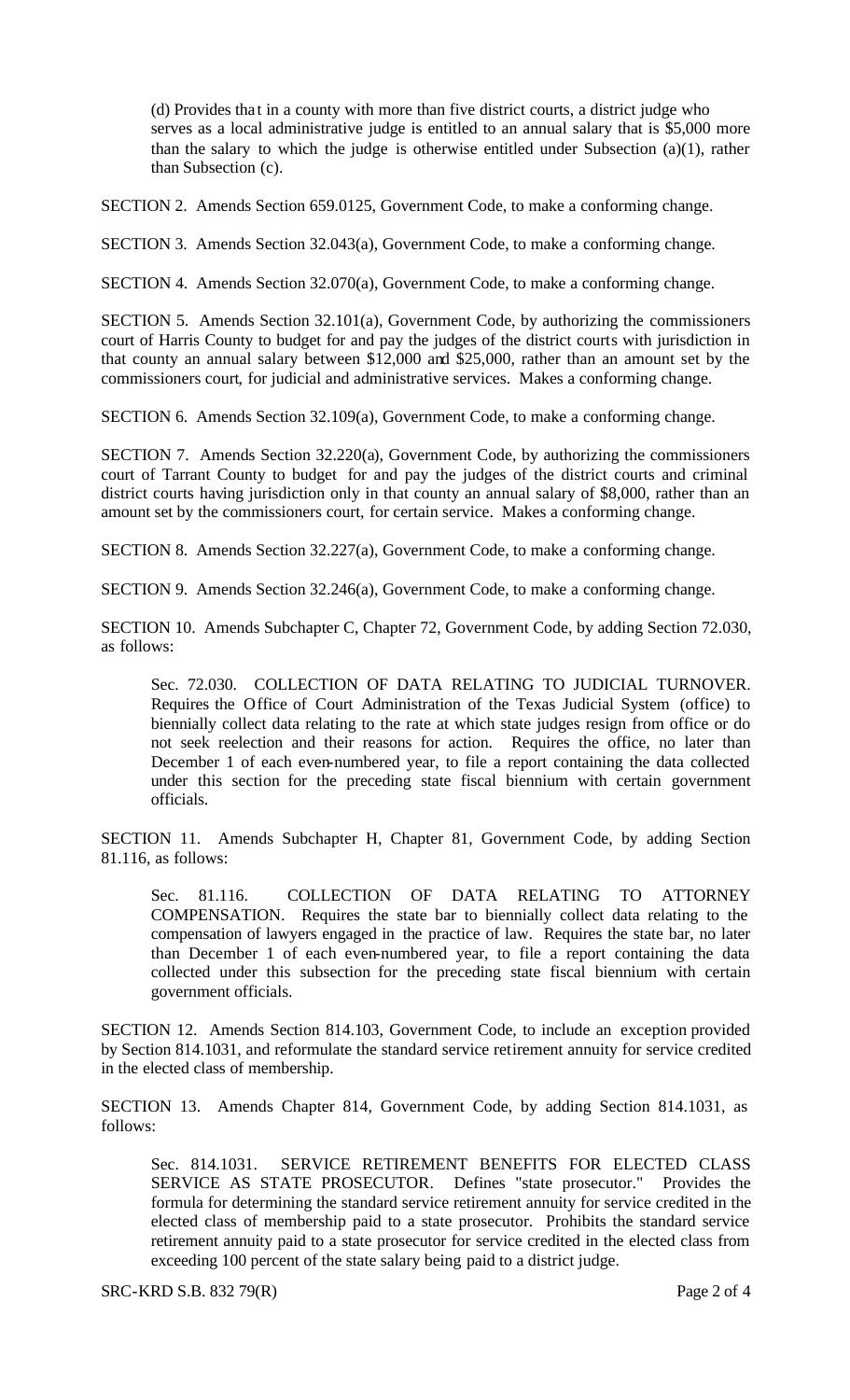SECTION 14. Amends Section 133.004, Local Government Code, to include the filing fee imposed in district court, statutory county court, and county court under Section 133.154 among the fees to which this chapter applies.

SECTION 15. Amends Subchapter D, Chapter 133, Local Government Code, by adding Section 133.154, as follows:

Sec. 133.154. ADDITIONAL FILING FEE IN DISTRICT, STATUTORY COUNTY COURT, OR COUNTY COURT FOR JUDICIAL SALARIES. Requires the clerk of a district, statutory county court, or county court, in addition to other fees authorized or required by law, to collect a \$35 fee on the filing of any civil suit to fund judicial salaries. Requires the treasurer (treasurer) of a municipal or county treasury to deposit 10 percent of the fees collected under this section in the general fund of the county for administrative purposes. Requires the treasurer to remit the remainder of the fees collected under this section to the comptroller in the manner provided by Subchapter B.

SECTION 16. Amends Section 101.061, Government Code, to require the clerk of a district court to collect fees, costs, and additional filing fees totaling \$35 for each civil suit filed to fund judicial salaries.

SECTION 17. Amends Section 101.081, Government Code, to require the clerk of a statutory county court to collect fees, costs, and additional filing fees totaling \$35 for each civil suit filed to fund judicial salaries.

SECTION 18. Amends Section 101.121, Government Code, to require the clerk of a county court to collect an additional filing fee of \$35 for each civil suit filed to fund judicial salaries.

SECTION 19. Repealer: (1) Section 2, Chapter 100, Acts of the 78th Legislature, Regular Session, 2003 (relating to implementation of effective date authorizing Harris County commissioners court to pay district court judges);

(2) Section 4, Chapter 62, Acts of the 78th Legislature, Regular Session, 2003 (relating to implementation of effective date authorizing Tarrant County commissioners court to pay district court judges and criminal district court judges);

(3) Sections 2 and 4, Chapter 675, Acts of the 78th Legislature, Regular Session, 2003 (relating to implementation of effective date authorizing Collin County and Travis County commissioners court to pay district court judges having jurisdiction in the county);

(4) Chapter 31 (Additional Compensation of Justices of Courts of Appeal), Government Code; and

(5) Sections 22.214(e), 32.070(c), 32.109(c) and 32.246(c) (relating to automobile allowances for the 13th court of appeals and supplemental salary paid by Ellis, Hill, and Williamson counties), Government Code.

SECTION 20. Authorizes a county to continue to supplement the salary under the General Appropriations Act of a court of appeals justice serving on September 1, 2005, notwithstanding the repeal of Chapter 31, provided the combined amount of the salary and any county supplement does not exceed the combined amount of the justice's salary from state and county funds for the fiscal year beginning September 1, 2004. Provides that payment under this section is for judicial and administrative services performed by the justice in the county.

SECTION 21. Requires the Office of Court Administration of the Texas Judicial System, no later than December 1, 2005, to begin collecting the data required by Section 72.030, Government Code, as added by this Act. Requires the State Bar of Texas, no later than December 1, 2005, to begin collecting the data required by Section 81.116, Government Code, as added by this Act.